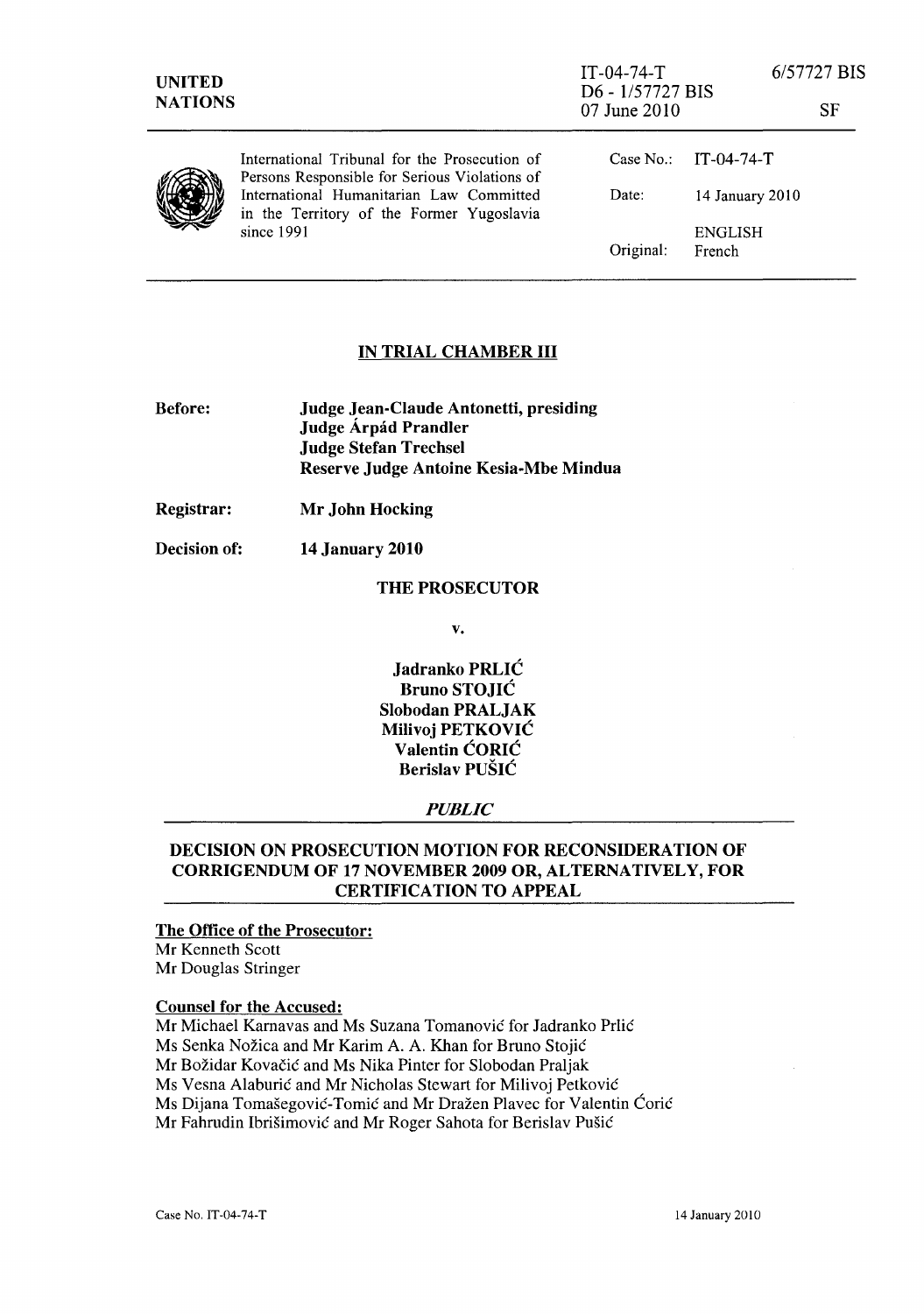**TRIAL CHAMBER III** ("Chamber") of the International Tribunal for the Prosecution of Persons Responsible for Serious Violations of International Humanitarian Law Committed in the Territory of the Former Yugoslavia since 1991 ("Tribunal"),

**SEIZED** of the "Prosecution Motion for Reconsideration or, in the alternative, for Certification to Appeal the Corrigendum *à la Decision portent sur la demande d'admission d'eiements de preuve documentaire presentee par i'Accusation (deux requetes HVOIHerceg-Bosna),* dated 17 November 2009", filed publicly by the Office of the Prosecutor ("Prosecution") on 24 November 2009 ("Motion"), to which one Annex is attached, in which the Prosecution requests that the Chamber first of all reconsider its decision not to admit into evidence videos bearing reference numbers P 01033 and P 02010 ("Videos") and, alternatively, certify to appeal the said decision,

**NOTING** "Jadranko Prlic's Response to Prosecution Motion for Reconsideration or, in the alternative, for Certification to Appeal of 24 November 2009", filed publicly by Counsel for the Accused Prlic ("Prlic Defence") on 4 December 2009,

**NOTING** the "Corrigendum to Decision on Prosecution Motion for Admission of Documentary Evidence (Two Motions: HVO/Herceg-Bosna)" ("Corrigendum"), rendered publicly by the Chamber on 17 November 2009, in which the Chamber corrected an error that had slipped into the "Decision on the Prosecution Motion for Admission of Documentary Evidence (Two Motions: HVO/Herceg-Bosna)" of 11 December 2007, the Chamber having, at that time, admitted into evidence the videos which did not bear dates or any information that would serve to determine the date of the videos,

**CONSIDERING** that, in support of its Motion, the Prosecution submits that at the end of the presentation of its case, it had understood that the Videos had been admitted by the Chamber and that, since the Videos were excluded long after the end of the presentation of its case, the Prosecution no longer has an opportunity to rectify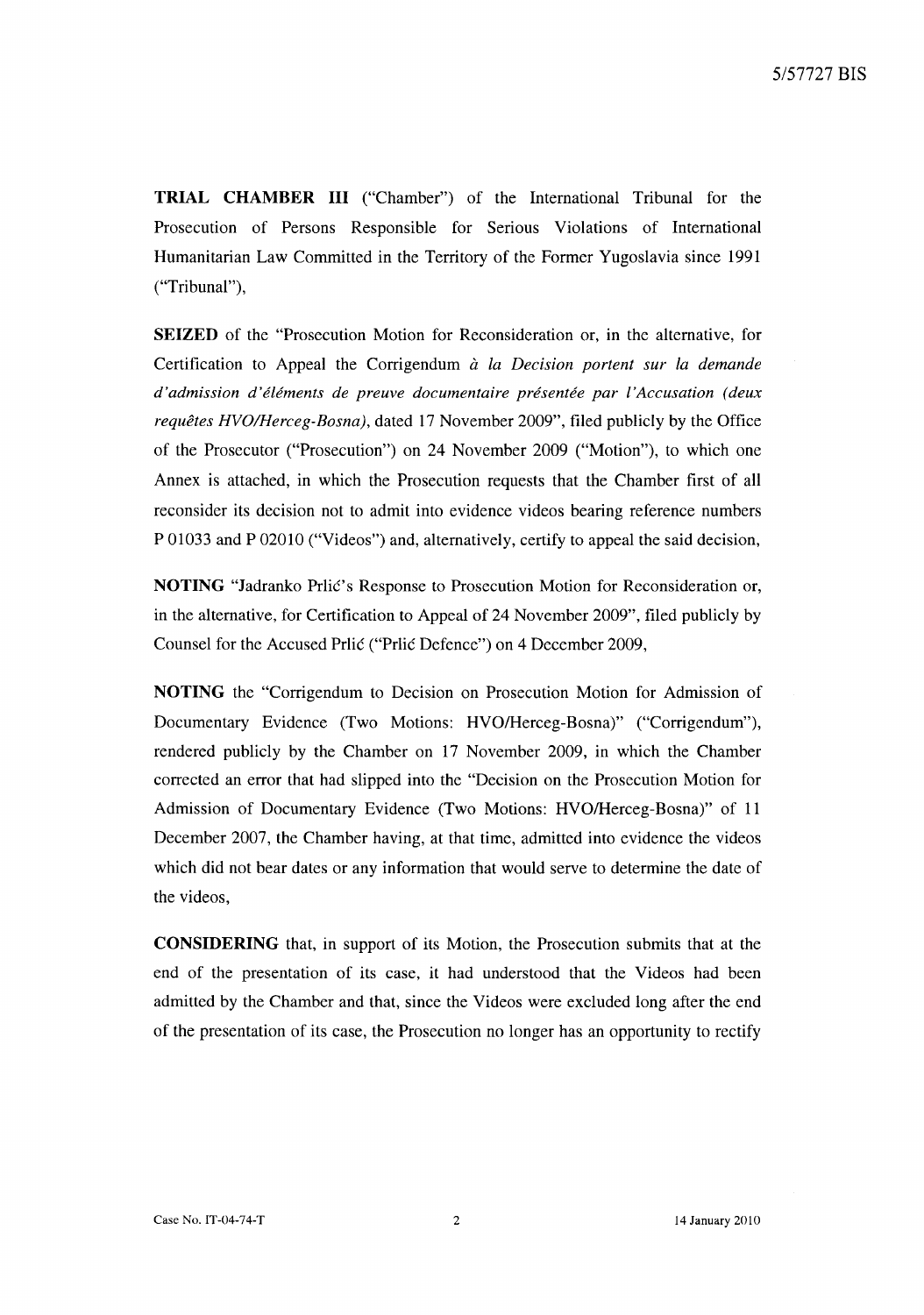any possible deficiencies in its request for admission and to further submit these Videos, $<sup>1</sup>$ </sup>

**CONSIDERING** that the Prosecution submits therefore that the Corrigendum is, in itself, a particular circumstance that would justify reconsideration and in the Annex provides further information relating to the date and the source of the referenced Videos,

**CONSIDERING** that in support of its alternative request for certification to appeal, the Prosecution argues that it would be unfair not to offer the Prosecution the opportunity to rectify its deficiencies, to provide information on the Videos that the Chamber has indicated is necessary, and that the Defence was granted certification to appeal on the same issue and that it should therefore be allowed the same opportunity,<sup>2</sup>

**CONSIDERING** that in the Response, the Prlic Defence puts forward that the Prosecution did not provide sufficient information with regard to the source and date of the Videos and requests that the Chamber dismiss the Motion,<sup>3</sup>

**CONSIDERING** that with regard to the Prosecution's request for certification to appeal, the Prlic Defence submits that the Prosecution wrongly interpreted the appeal lodged by the Prlic Defence in that it did not request certification to appeal to rectify any deficiencies, but to ensure that the same standards were being applied to the Prosecution and the Defence,<sup>4</sup>

**CONSIDERING** that the Chamber recalls that a Trial Chamber has the inherent power to reconsider its own decisions and that it may allow a request for reconsideration if the requesting party demonstrates to the Chamber that the impugned decision contains a clear error of reasoning or that particular circumstances, which can be new facts or arguments,<sup>5</sup> justify its reconsideration in order to avoid injustice,<sup>6</sup>

<sup>&</sup>lt;sup>1</sup> Motion, paras 8 and 9.

<sup>&</sup>lt;sup>2</sup> Motion, para. 13.

 $3$  Response, paras 1 to 8.

<sup>4</sup> Response, paras 9 to 13.

*<sup>5</sup> The Prosecutor v. Stanislav Calic,* Case No. IT-98-29-A, "Decision on Defence's Request for Reconsideration", 16 July 2004, pp. 3 and 4 citing *The Prosecutor v. Laurent Semanza,* Case No.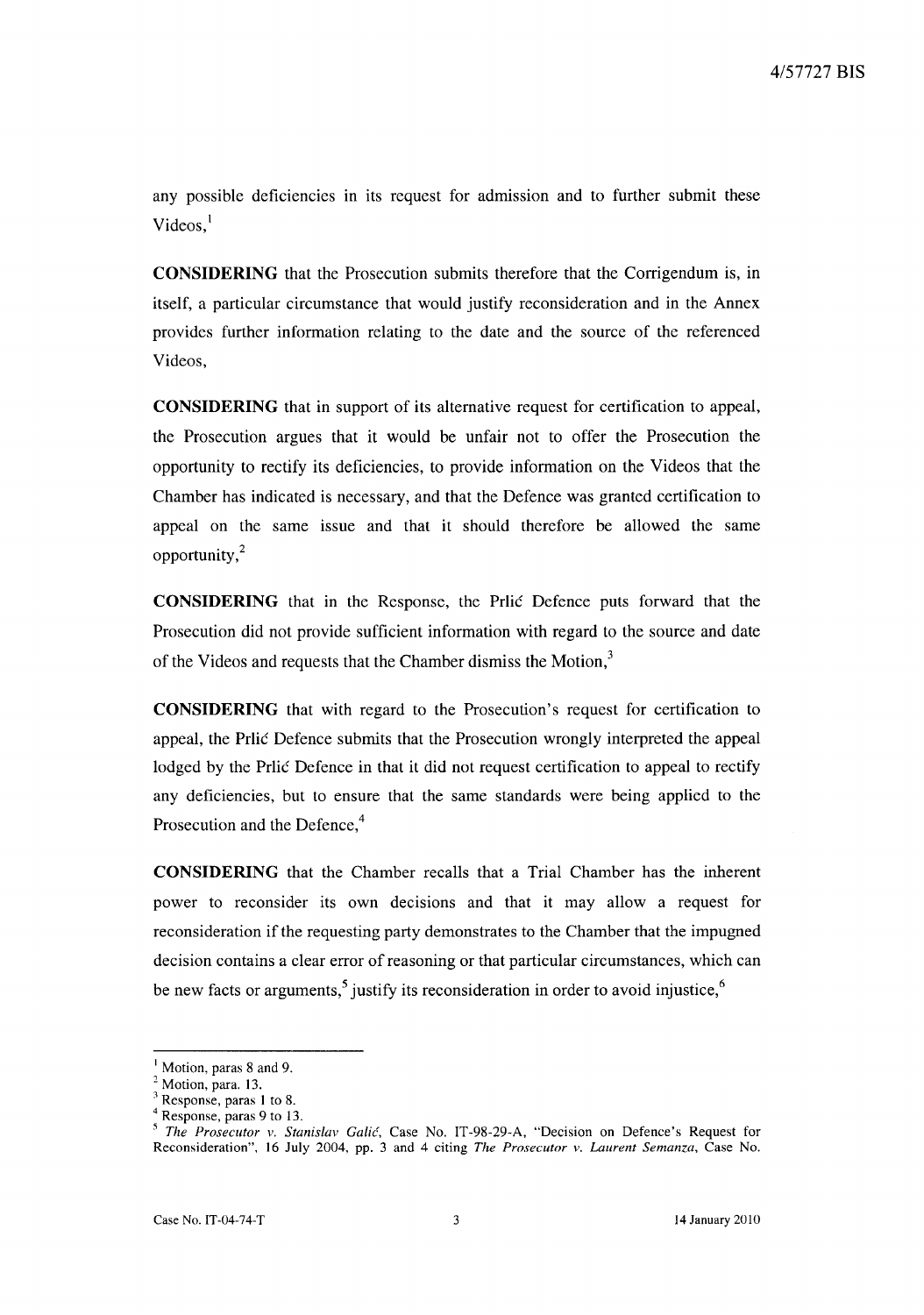**CONSIDERING** that the Chamber acknowledges that, given the Corrigendum was rendered late, the Prosecution was deprived of the opportunity of rectifying its deficiencies during the presentation of its case by re-tendering the Videos for admission; that this constitutes a particular circumstance and that the Chamber agrees therefore to reconsider the request for admission of the Videos in light of the information provided by the Prosecution,

**CONSIDERING** that subsequent to viewing the Videos, the Chamber finds that they consist of compilations of video clips and notes that their source is indicated but no mention is made of the date on which they were shot,

**CONSIDERING** that in the Annex to the Motion, the Prosecution merely gives the dates for certain clips of the Videos but, on the one hand, does not provide a date for all the clips and, on the other hand, does not provide any explanation as to how it arrived at establishing the dates it proposes,

**CONSIDERING** that in viewing the Videos, the Chamber was unable to determine precisely the date of the different clips compiled in the Videos; that it is therefore unable to establish their relevance and probative value with a view to their admission and that it decides to continue to exclude them,

**CONSIDERING** that pursuant to Rule 73 (B) of the Rules, "Decisions on all motions are without interlocutory appeal save with certification by the Trial Chamber, which may grant such certification if the decision involves an issue that would significantly affect the fair and expeditious conduct of the proceedings or the outcome of the trial, and for which an immediate resolution by the Appeals Chamber may materially advance the proceedings",

ICTR-97-20-T, Trial Chamber Ill, "Decision on Defence Motion to Reconsider Decision Denying Leave to Call Rejoinder Witnesses", 9 May 2002, para. 8.

<sup>6</sup>*The Prosecutor v. Stanislav Galicf,* Case No. IT-98-29-A, "Decision on Defence's Request for Reconsideration", 16 July 2004, pp. 3 and 4 citing notably *The Prosecutor v. Zdravko Mucic et al.,*  Case No. IT-96-21A *his,* "Judgement on Sentence Appeal", 8 April 2003, para. 49; *The Prosecutor v. Popovic et al.,* Case No. IT-05-88-T, "Decision on Defence Motion for Certification to Appeal Decision Admitting Written Evidence Pursuant to Rule 92 *his",* 19 October 2006, p. 4.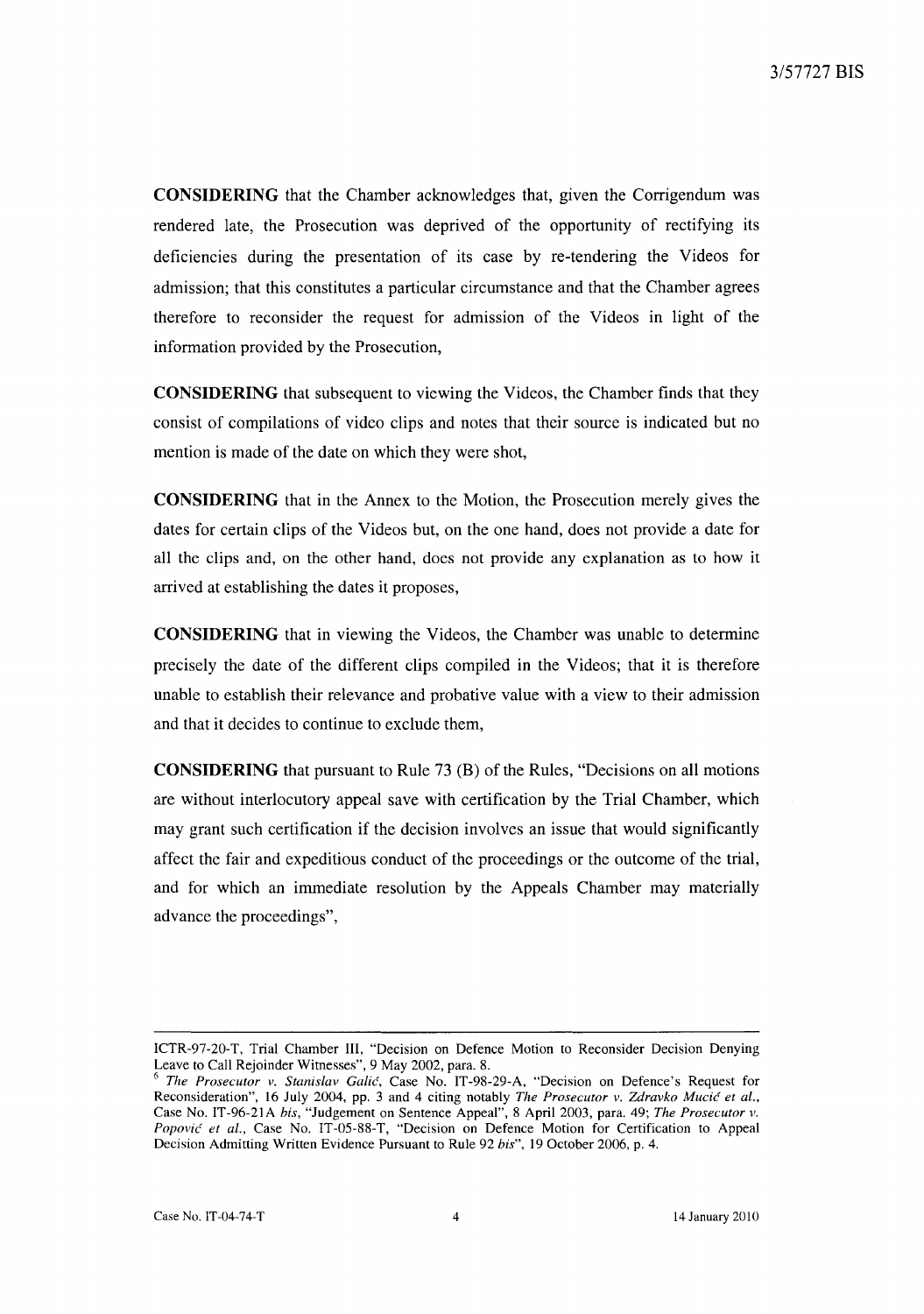CONSIDERING, consequently, that certification to appeal is a matter for the discretion of the Chamber which must, in any event, previously determine that the two cumulative conditions set out in Rule 73 (B) of the Rules have been met in this case,<sup>7</sup>

CONSIDERING that the Chamber finds that the issue that the Prosecution wishes to put before the Appeals Chamber relates to a possible inequity in the proceedings should the Prosecution not be given the opportunity to rectify its deficiencies for the presentation of the Videos,

CONSIDERING that by agreeing, by way of this decision, to reconsider the Corrigendum and to take into consideration the additional arguments and information provided by the Prosecution in support of the Motion, the Chamber has given the Prosecution the opportunity to rectify its deficiencies, the Chamber considers therefore that the issue that the Prosecution would like to put before the Appeals Chamber no longer exists and finds therefore that the alternative request for certification to appeal is moot,

## FOR THE FOREGOING REASONS

PURSUANT TO Rules 54 and 89 of the Rules of Procedure and Evidence,

AGREES to reconsider the Corrigendum,

CONTINUES to exclude the Videos bearing reference numbers P 01033 and P 02010, and

DISMISSES AS MOOT the request for certification to appeal.

Done in English and in French, the French version being authoritative.

<sup>7</sup>*The Prosecutor v. Pavle Strugar,* Case No. IT-OI-42-T, "Decision on Defence Motion for Certification". 17 June 2004, para. 2.